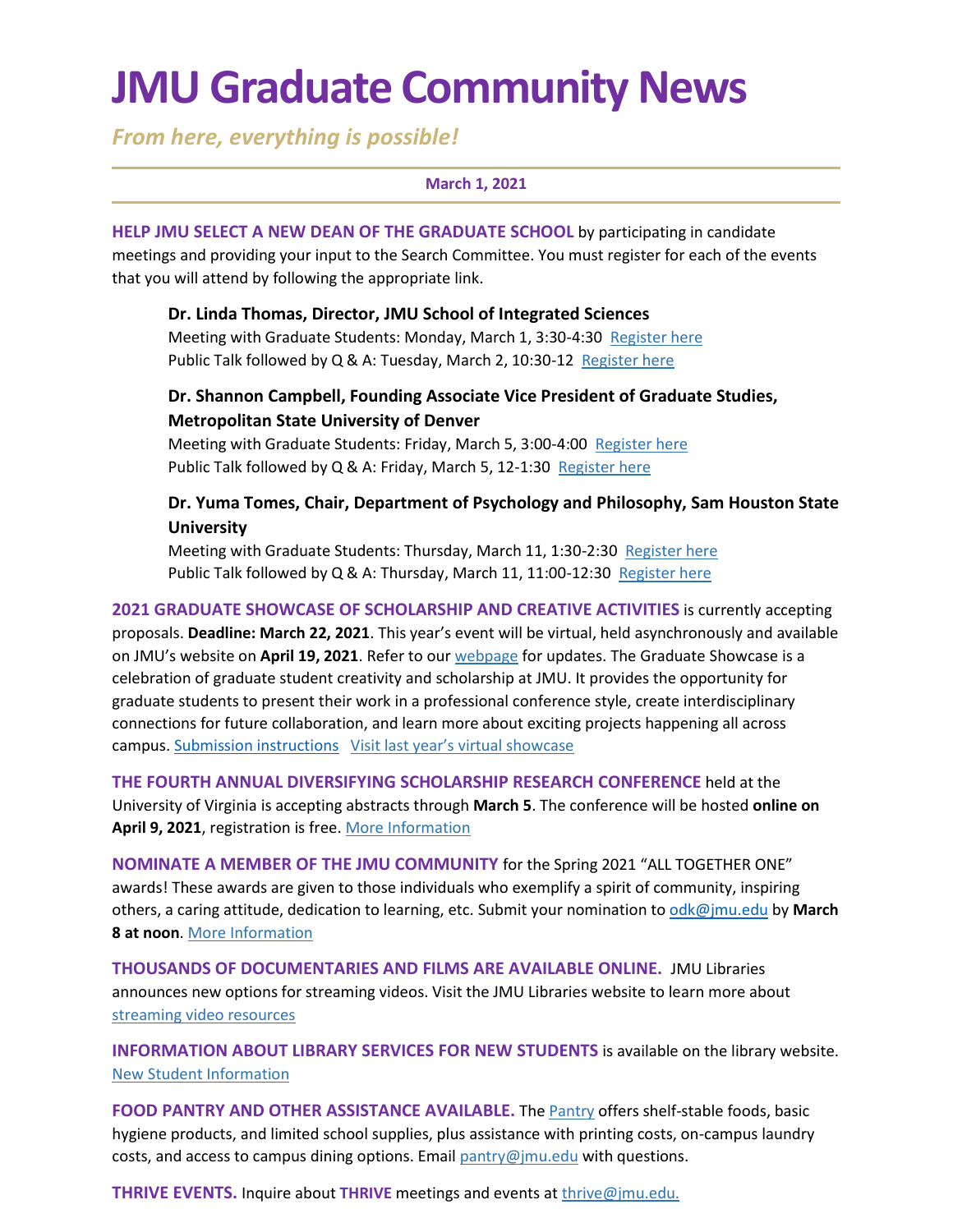#### **PARTICIPATE IN THE GRADUATE STUDENT ASSOCIATION:**

- **JOIN THE GSA!** The GSA meets each second **Wednesday** of the month from **7:15-8:00 pm**. For questions email [gsa@jmu.edu.](mailto:gsa@jmu.edu)
- **CONNECT TO GSA.** You may find information for events and participation on our social media pages: Instagram or [Facebook.](https://www.facebook.com/JMUGSA/)

**GRADUATE ASSISTANTSHIP OPPORTUNITIES**. There are currently five Graduate Assistantship positions being advertised on [JobLink.](https://joblink.jmu.edu/) Graduate students may also qualify for student and "wage" staff positions posted on [JobLink.](https://joblink.jmu.edu/)

**HONE YOUR INTERVIEW SKILLS.** The University Career Center is offering opportunities to practice and improve your interview skills. Among the options are practice sessions with **University Career Advisors**, **InterviewStream**, an online tool for practicing alone with a webcam, and **SAP Brilliant Hire**. [More Information](https://www.jmu.edu/career/students/jobintern/interview/practice.shtml)

**UPDATES TO STUDENT ACCOUNTABILITY AND STANDARDS.** The Office of Student Accountability and Restorative Practices (OSARP) has updated the 2020-2021 JMU Student Accountability Process and Standards of Conduc[t Handbook.](http://www.jmu.edu/handbook) All students are responsible for knowing the standards of conduct.

**GRADUATE SCHOOL DATES AND DEADLINES.** For upcoming dates and deadlines please refer to this [link](https://www.jmu.edu/registrar/academic-calendar.shtml)

## Upcoming Events

**THE FORBES CENTER FOR THE PERFORMING ARTS** is excited to announce FORBES CENTER @ HOME, sharing artistic experiences with you online. FORBES @ HOME programming will feature streamed concerts from JMU School of Music faculty, student performances, shows for young audiences, and talks with leading opera, music and theatre guest artists and faculty. Events are free or offered for a low ticket price[. More Information](https://jmuforbescenter.com/index.shtml)

**NEW SHOW AT DUKE GALLERY.** The Duke Hall Gallery of Fine Art welcomes multidisciplinary artist Skeena Reece for her exhibition **Honey and Sweetgrass**, which will run from **Jan. 25 – March 7**. Based in British Columbia, Reece is of Tsimshian/Gitksan and Cree descent. Her performances combine indigenous culture, myth and humor to address racial stereotypes and the effects of colonization. In Honey and Sweetgrass, Reece will exhibit a range of performance art, videos, photography and installation works. Next Exhibition: "Hey 2021, We Need to Talk", **March 15-April 10**. [More Information](https://www.jmu.edu/dukehallgallery/)

**UNDERSTANDING ADDICTION: STOPPING STIGMA AND BUSTING MYTHS.** The Department of Kinesiology will host Linda Hancock on **March 10 at 1:00 pm** for a dynamic and engaging SUDE talk. The presentation will be tailored to students and faculty to gain a basic understanding of addiction science, stigmas, myths and recovery support. Please contact Dr. McKay at [mckayca@jmu.edu](mailto:mckayca@jmu.edu) to reserve a spot.

#### **TRANSFORMING COMMUNITY THROUGH SOCIAL JUSTICE, DIVERSITY AND INCLUSION.**

Register now for the annual JMU Diversity Conference, to be held **March 15-18.** This popular annual conference celebrates diversity by providing learning opportunities for our faculty, staff and local community through a multitude of sessions, engaging keynote speakers, and award recognitions. Sponsored by the Office of the President. [More Information](https://www.jmu.edu/diversity/programs-and-events/diversity-conference-index.shtml)

[More on-campus events](https://ems.jmu.edu/MasterCalendar/MasterCalendar.aspx?_ga=2.261279492.802742690.1601384782-920476218.1518451077)

# Tips from TGS (The Graduate School)